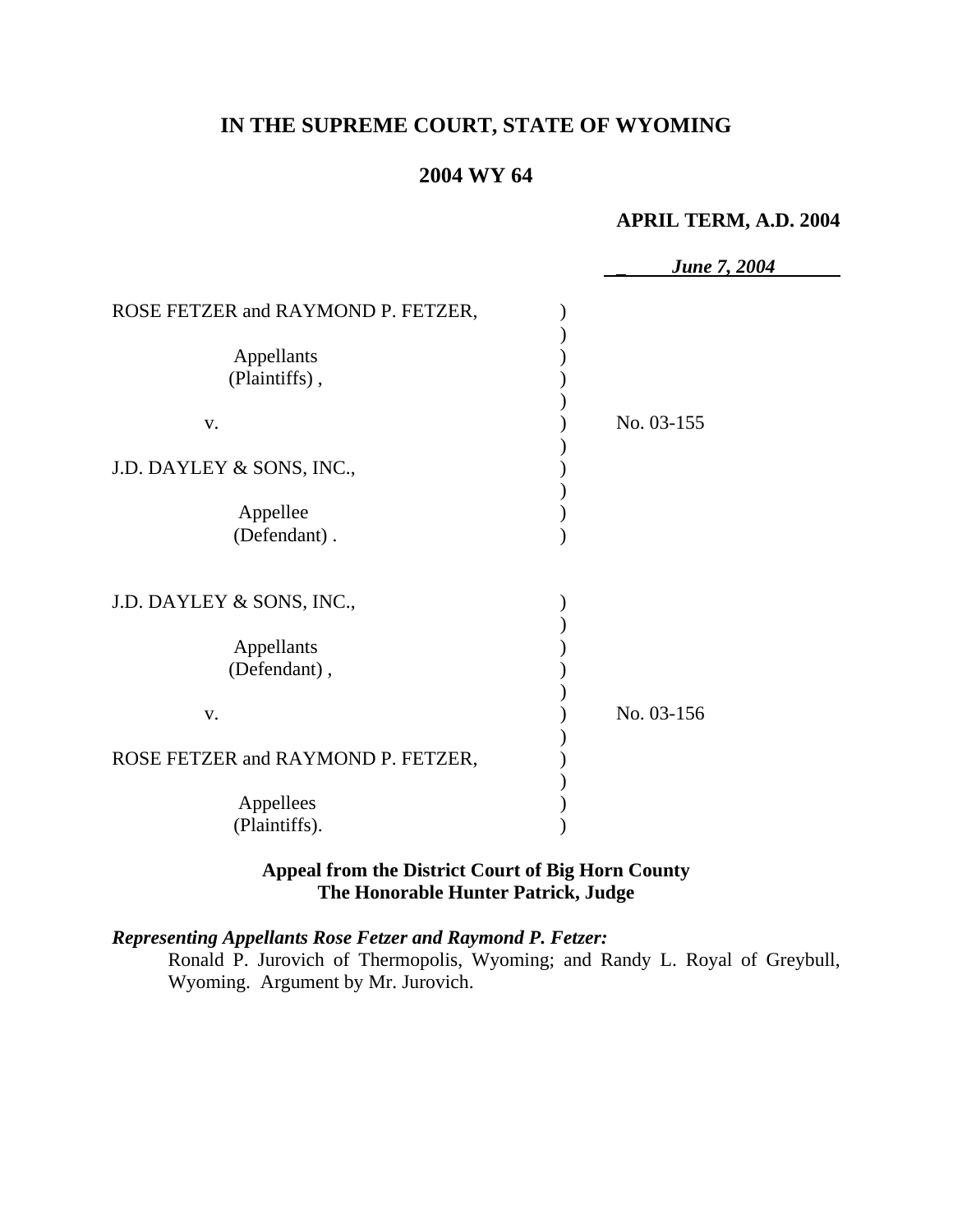#### *Representing Appellee J.D. Dayley & Sons, Inc.:*

Laurence W. Stinson of Bonner Stinson, P.C., Powell, Wyoming; and John R. Goodell of Racine, Olson, Nye, Budge & Bailey, Pocatello, Idaho. Argument by Messrs. Stinson and Goodell.

#### **Before HILL, C.J., and GOLDEN, LEHMAN, KITE, and VOIGT, JJ.**

*NOTICE: This opinion is subject to formal revision before publication in Pacific Reporter Third. Readers are requested to notify the Clerk of the Supreme Court, Supreme Court Building, Cheyenne, Wyoming 82002, of any typographical or other formal errors so that correction may be made before final publication in the permanent volume.*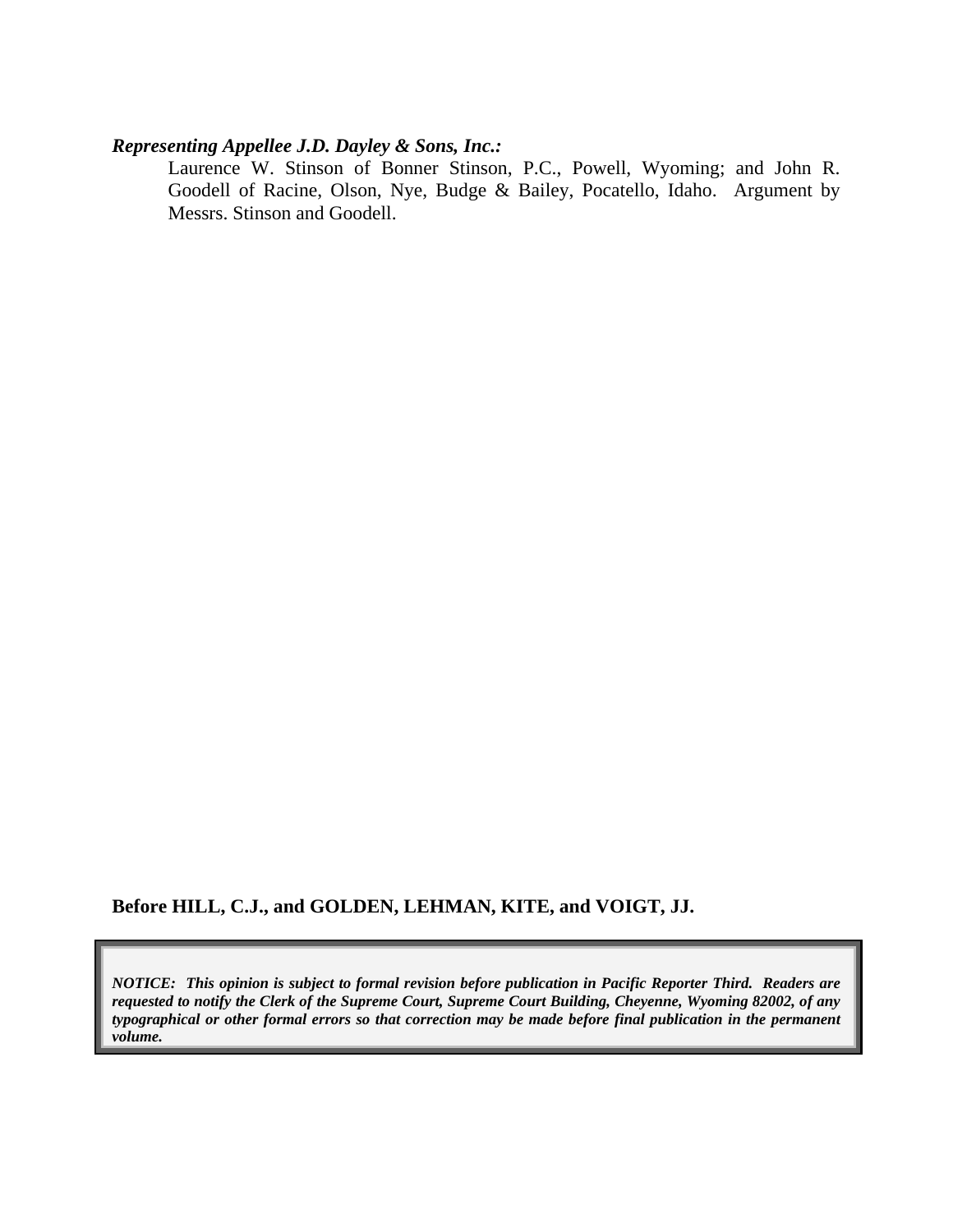### **HILL, Chief Justice.**

[¶1] Rose Fetzer (Fetzer) and her husband, Raymond, filed a claim of negligence against J.D. Dayley & Sons, Inc. (Dayley) seeking damages for personal injuries suffered by Fetzer when she stepped into a hole that had been drilled to locate utility lines. In Case Number 03- 155, they appeal an order of the district court that prohibited them from introducing portions of their treating orthopedic surgeon's proffered expert testimony regarding future medical care and expenses on the grounds that Fetzer had failed to timely disclose the testimony. Finding no abuse of discretion, we affirm.

[¶2] In Case Number 03-156, Dayley appeals the failure of the jury instructions given by the district court to include consideration of the conduct of a non-party actor when apportioning comparative fault. Based on our holding in Case Number 03-155, we dismiss Dayley's appeal.

#### **ISSUES**

[¶3] In Case Number 03-155, Fetzer sets forth the following statement of the issues:

- 1. Was it an abuse of discretion for the trial court to have excluded plaintiffs' testimony and exhibits relative to future medical expenses[?]
- 2. Was it an abuse of discretion to deny the plaintiffs the testimony of their treating physician relative to posttraumatic arthritis developed by the Plaintiff Rose Fetzer but not discovered until October 30, 2002[?]
- 3. Was it an abuse of discretion when the trial court changed it's pretrial order on the second day of trial relative to certain exhibits[?]
- 4. Was it an abuse of discretion for the trial court to allow defense counsel to solicit testimony from the plaintiffs' treating physician that Plaintiff Rose Fetzer had met her treatment goals and had healed remarkably well[?]
- 5. Was it an abuse of discretion to have allowed defense counsel to represent to the jury that the plaintiff had healed completely with no after-effect, when plaintiffs' counsel had been precluded from addressing those issues[?]
- 6. Was it an abuse of discretion on the part of the trial court to deny plaintiffs' motion for new trial[?]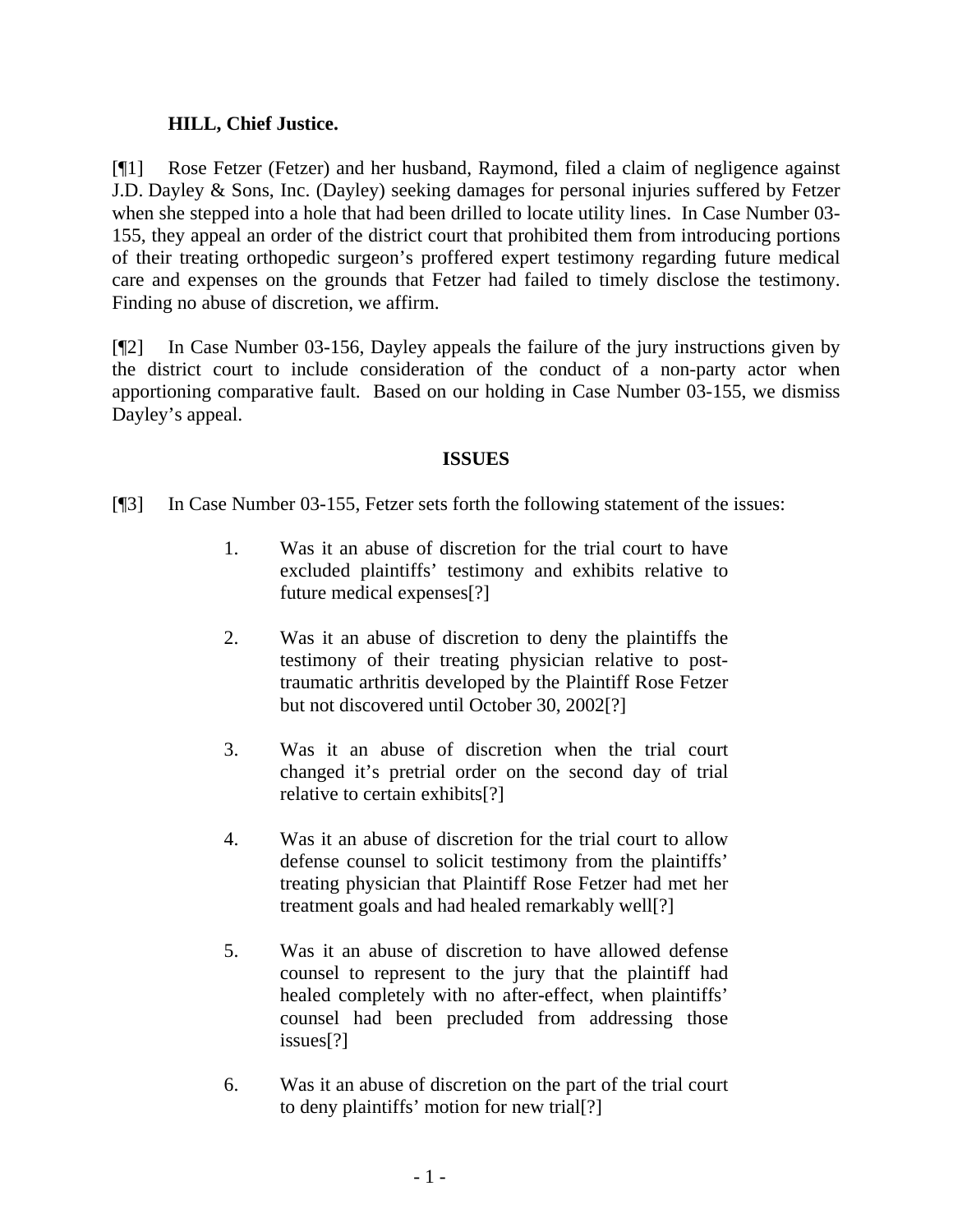7. Did the defendant through its cross-examination "open the door" to the use of evidence relative to future medical expenses and arthritic changes in Rose Fetzer's knee[?]

Dayley responds with two issues:

- 1. Whether the trial court's decision to exclude certain portions of the trial testimony of Dr. James Randolph relative to future medical care and costs for Appellant/Cross-Appellee Rose Fetzer \* \* \* was an abuse of discretion when the proffered trial testimony directly contradicted the doctor's deposition testimony and Fetzer failed to supplement the deposition or provide specific notice of the change to Appellee/Cross-Appellant J.D. Dayley & Son's, Inc. \* \* \*.
- **2.** Whether the trial court's decision to exclude from evidence Dr. James Randolph's clinic visit note regarding treatment of Fetzer, dated November 11, 2002, which note was generated subsequent to the doctor's deposition, was an abuse of discretion and, if so, whether its exclusion was harmless error.

In Case Number 03-156, Dayley frames the issue as:

Whether the trial court's refusal to instruct the jury that it should consider the comparative fault, if any, of non-party actor Mid-States Consultants, Inc., pursuant to W.S. § 1-1-109 (Lexis Nexis 2003), was prejudicial error.

Fetzer concurs with Dayley's statement of the issue.

#### **FACTS**

[¶4] Dayley was contracted by TCT West, Inc., a telecommunications company, to work on a construction project that included the installation of underground telephone lines in Basin, Wyoming. Mid-States Consultants, Inc. (Mid-States) was hired by TCT West to supervise the installation of the lines to ensure compliance with job specifications. In order to locate existing utility lines, holes were drilled using pressurized jets of water. In early July 2001, several of these locator holes were drilled in an alley adjacent to Fetzer's residence. On July 9, 2001, Fetzer accidentally stepped into one of the locator holes causing a tibial plateau fracture.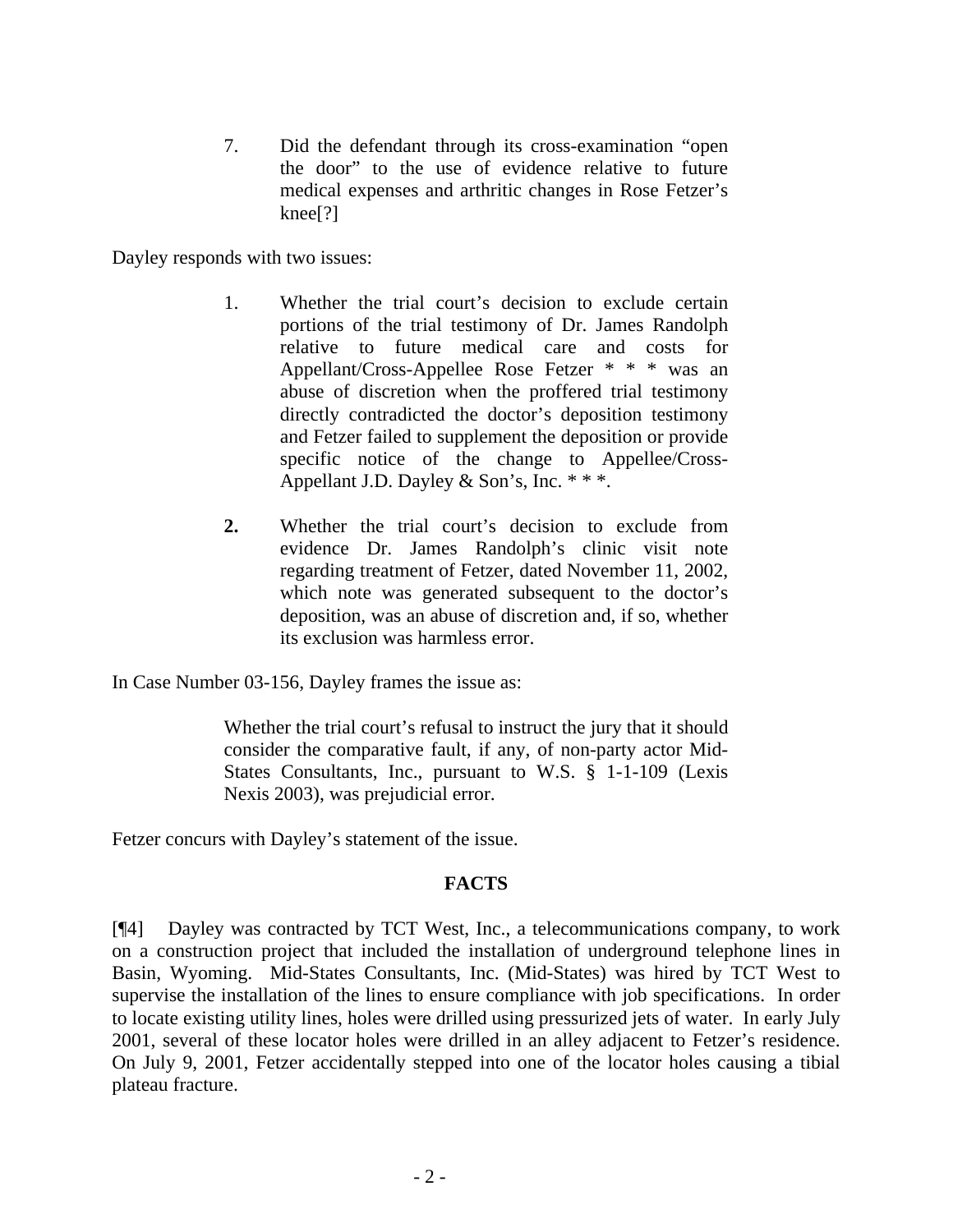[¶5] On August 24, 2001, Fetzer filed a Complaint alleging that Dayley had negligently failed to mark the locator hole or erect some sort of guard or protector to warn the public. Fetzer requested damages for bodily injury, loss of enjoyment of life, and pain and suffering. Fetzer's husband, Raymond, joined the suit and sought to recover damages for loss of consortium.

[¶6] On May 30, 2002, Fetzer filed a Plaintiffs' Designation of Expert Witnesses. Among the experts designated was Fetzer's orthopedic surgeon:

> Dr. James G. Randolph, [address and phone number]. Dr. Randolph is expected to testify and offer his opinion concerning diagnosis, treatment and prognosis of the Plaintiff Rose Fetzer following her injury on July 9, 2001. Dr. Randolph is expected to testify utilizing his medical records as well as the medical records from the Washakie Medical Center in Worland, Wyoming. He is expected to testify as an orthopedic surgeon, concerning his communications with the patient, his observations, and he will testify consistent with any deposition that he may give. No deposition has yet been taken. He will testify and offer his opinion regarding the severity of the injury and damage sustained by Rose Fetzer.

> Dr. Randolph will be designated as a fact witness, but he is herein designated as an expert witness. As an expert in orthopedic surgery, he will testify concerning the transfer of the patient from Midway Clinic in Basin, his initial examination of Rose Fetzer, his impression and opinion of the injury together with its severity, the surgical procedure that he utilized, his consultations with Rose Fetzer, and her prognosis. He will testify concerning future medical expenses which Rose Fetzer may incur including joint replacement and the estimated cost of that joint replacement of approximately \$27,000.00. He will also testify that Rose Fetzer will have arthritis at the point of injury.

Dr. Randolph's deposition was taken on July 11, 2002. To the surprise of Dayley, the doctor stated that at that time there was no indication that Fetzer would need to incur any future medical expenses:

> Q: Okay. And at that time, just so I am clear, it was January 24<sup>th</sup>, 2002, you had your last office visit with Rose Fetzer? A: Yes.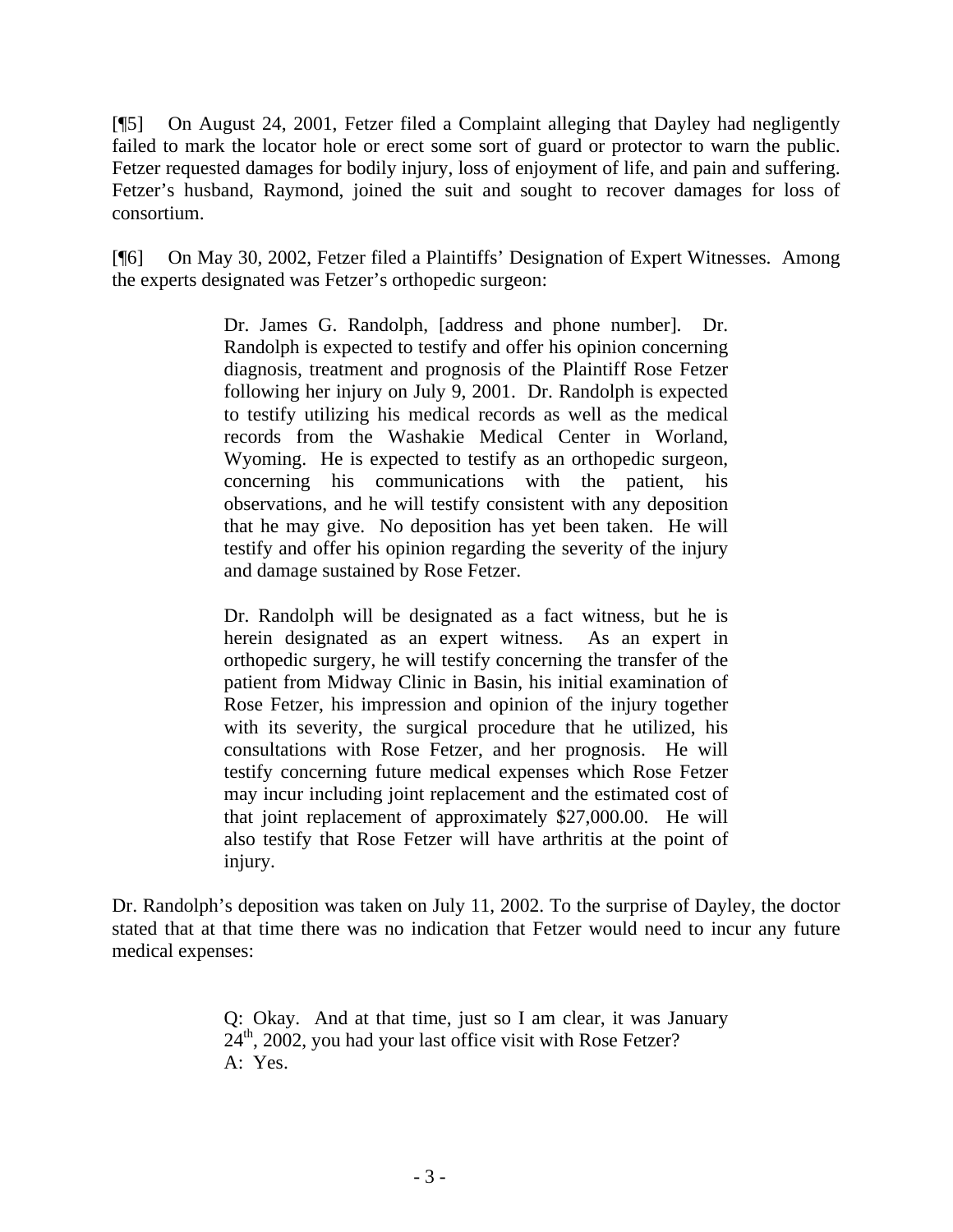Q: And the purpose of that visit; was it to complain about anything relevant to the surgery, or was it just a routine checkup?

A: Routine follow-up visit.

Q: And as part of that routine follow-up visit on January  $24^{\text{th}}$ , 2002, was there anything that caused you concern about the surgical procedure and her recovery from it?

A: Not specifically. I think that she was doing well at that time. My concern, as I had stated previously, would have to do with any patient that has had a severe intra-articular fracture involving a weight-bearing joint, would be the potential for that joint to go on and develop post traumatic arthritis.

Q: But at the time of the January  $24<sup>th</sup>$ , 2002, visit there was no indication of any problem, including the arthritis that you described?

A: That's correct.

. . . .

Q: Doctor, I know [co-counsel] touched on this but I am just curious, can you tell us, does Mrs. Fetzer suffer from any percentage of disability, either permanent or partial, as a result of the injury of July  $9<sup>th</sup>$ , 2001?

A: According to the information that I have, again she was last seen in this office on January  $24<sup>th</sup>$ , and she was possibly having some occasional discomfort in the knee, but the range of motion looked good. Her strength looked good. I would say there was not a significant physical impairment of her extremity at that time.

Q: Is it safe to say, and once again I apologize, I know these are lawmen's terms, but as you know Mrs. Fetzer today, based upon your last visit in late January of 2002, she is in good physical shape and not suffering from any permanent or partial disability, and she should be able to lead a life just as she had prior to July  $9<sup>th</sup>$ , 2001?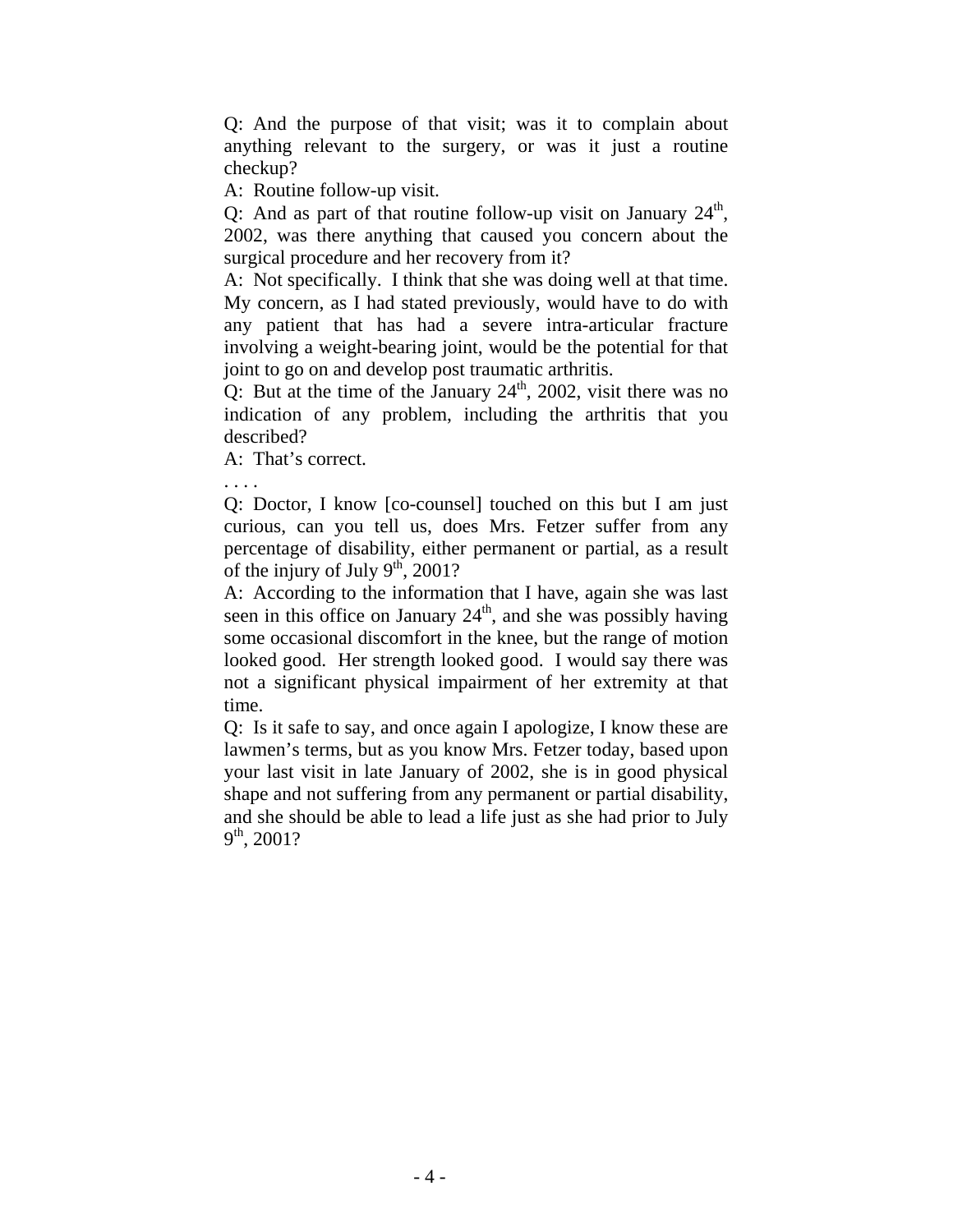A: I think that is correct. I still would indicate to you that the development of post traumatic arthritis is something that can occur several months to even two years or more following an injury. And my concerns would still lie along those lines, that even though in January she appeared to be doing well, I don't know that she – She is still at some risk for developing post traumatic arthritis in that knee.

Q: But as we sit here today in your deposition, you are not aware of any such condition, nor has anything been brought to your attention?

A: That is correct.

Q: Doctor, if I could – Let me ask you this and phrase it this way. You have indicated, apparently, that right now there is no indication that she would suffer from any arthritic condition as a result of this incident of July  $9<sup>th</sup>$  of 2001?

A: What I indicated to you was that her knee was doing well the last time she was seen in this office. I do think she is at some risk of developing post traumatic arthritis in that knee in the future.

Q: I know it is difficult, but you can't tell us with any reasonable degree of specificity or medical probability that she will, in fact, suffer such a condition in the future?

A: That is correct.

[¶7] Subsequently, Fetzer filed a Designation of Fact Witnesses on September 16, 2002. Dr. Randolph is identified as a fact witness who will testify about his examination and treatment of Fetzer. The designation also states that the doctor will give an opinion concerning "future expenses, and future disability, if any, of Rose Fetzer."

[¶8] On November 11, 2002, three weeks before the trial was scheduled to commence, Fetzer met with Dr. Randolph for the first time since January of that year. After examining Fetzer, Dr. Randolph noted "posttraumatic arthritis involving the lateral compartment of the left knee" and that this condition was causing Fetzer pain. He concluded, "if the patient has failed more conservative treatment and continues to have severe pain in the left knee, total knee arthroplasty may be necessary at some point in the future." Fetzer notified Dayley of the visit and provided them with a copy of Dr. Randolph's note summarizing his examination and conclusions on November 14, 2002, as part of the filing of her pretrial memorandum. The memorandum also included a description of the testimony each of Fetzer's witnesses was expected to provide at trial. For Dr. Randolph, the pretrial memorandum stated that he would "testify concerning future medical expenses including those for treatment, surgery and rehabilitation." A subsequent statement was more conditional in nature: "He will testify concerning future medical expenses which Rose Fetzer may incur including joint replacement and the estimated cost of that joint replacement. He will also testify that Rose Fetzer has arthritis at the point of injury." Fetzer also provided to Dayley an x-ray of her knee taken during the November 11 examination.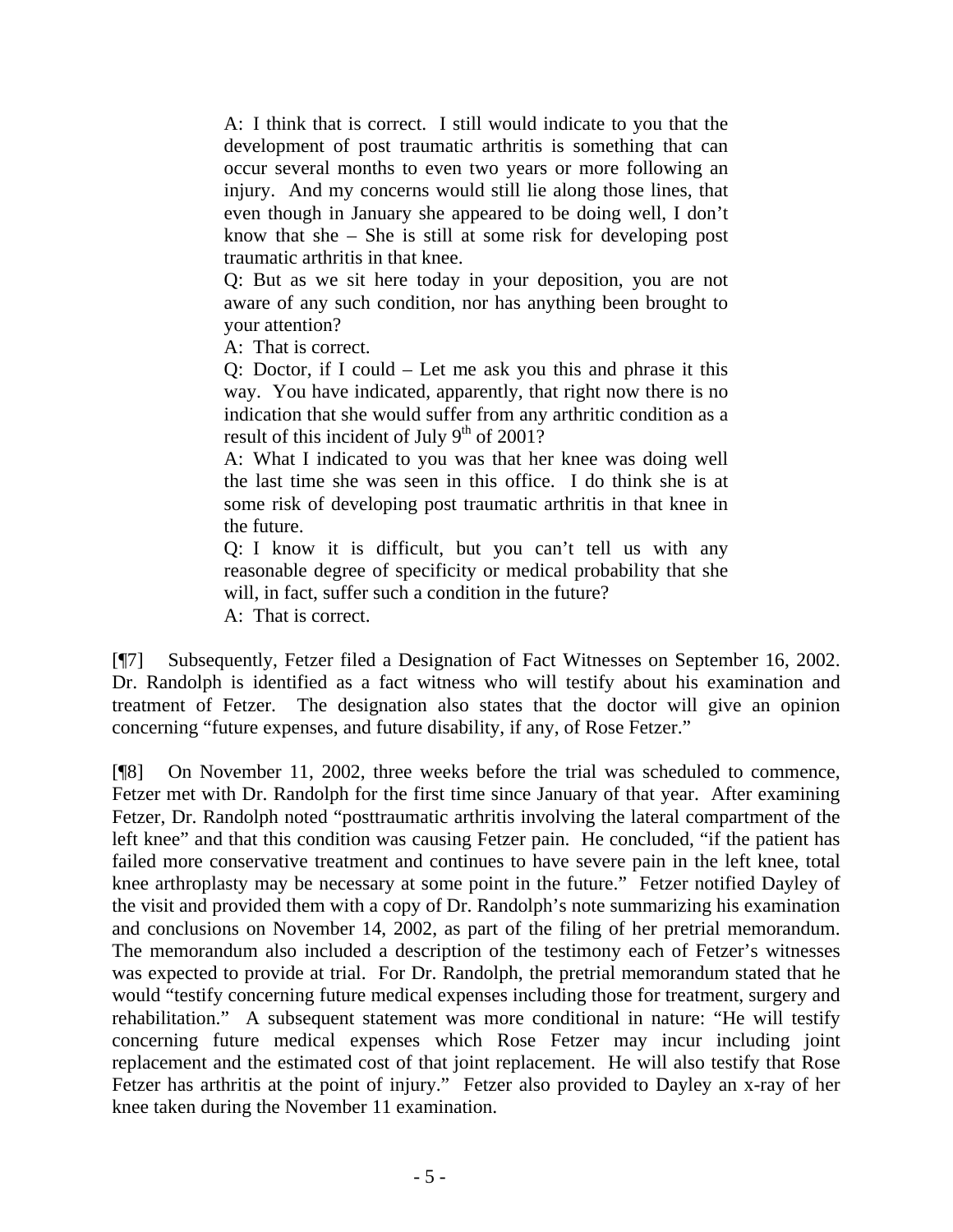[¶9] The case proceeded to trial on December 4, 2002. During voir dire, Fetzer's counsel mentioned that a doctor would testify, and that "we will ask him if he can testify to a degree of reasonable medical probability, which is the preponderance test" when asking the potential jurors if any of them had a "problem with that approach to the proof on the medical?" During his opening statement, Fetzer's counsel went into more depth on what was expected from Dr. Randolph during the trial:

> Dr. Randolph will go through and tell you of his visits with Rose Fetzer. He will tell you of the subsequent x-rays and what he found significant about those. And he will tell you that she has arthritis in that knee now, that it was not there before – and he'll point that out to you – and that, to a reasonable degree of medical probability, she's going to have to have a knee replacement.

> Dr. Randolph will testify to his portion of the future medical bills and what costs will be done in his clinic, surgery fee and the – the outpatient rehabilitation. We will call the chief financial officer from the Washakie Memorial Hospital – or Medical Center, they call it now – who will testify to what the hospital costs are for the knee replacement and for the Home Health therapy that is done as you go along.

. . . .

After opening statements were completed, Dayley objected to the doctor's proffered testimony. Dayley argued that it had not been provided timely notice that the doctor's testimony had changed since his deposition, in which he had stated that he could not determine with a reasonable degree of specificity or medical probability that Fetzer would develop arthritis in her knee or would require knee replacement surgery. Dayley also contended that since Dr. Randolph's deposition testimony was favorable to them on the issue of future medical damages, they decided not to designate their own expert for rebuttal. Dayley moved for the exclusion of the undisclosed testimony or, in the alternative, for a continuance of the trial.

[¶10] The next day before the trial resumed, the court heard additional argument from counsel before concluding that it was obviously a surprise to the defense that Dr. Randolph would be testifying to future medical care requirements with a reasonable degree of medical probability and that testimony was inconsistent with his deposition. The court held that Dayley was entitled to sufficient notice to prepare to respond to the testimony and that Fetzer had failed to provide that timely notice. Accordingly, the court ruled that all testimony and exhibits relating to future medical care and its cost were excluded. The exclusion applied to testimony from Dr. Randolph relating to the presence of arthritis in the knee, testimony on the cost of knee replacement surgery, and proposed exhibits consisting of Dr. Randolph's note from Fetzer's November 11<sup>th</sup> examination and the x-rays of her knee taken at that time. The court also instructed the jury that it could not award future medical costs.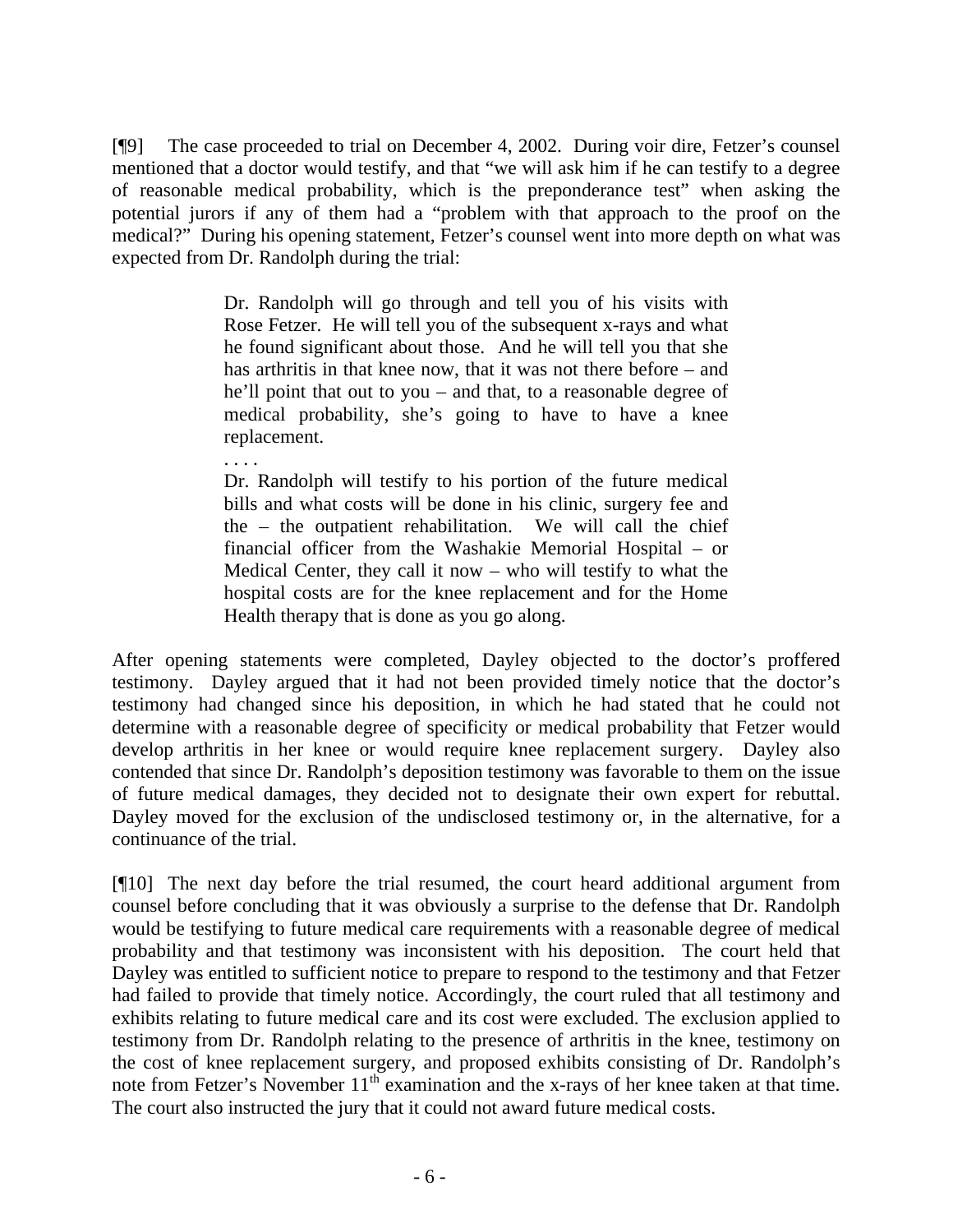[¶11] After trial, the jury returned a verdict finding Fetzer 25 percent negligent, Dayley 70 percent negligent, and unknown persons 5 percent negligent. The jury awarded Fetzer \$38,895.00 in medical expenses, \$25,000.00 in pain and suffering, and \$15,000.00 for loss of enjoyment of life. They awarded no damages for physical disability nor on Fetzer's husband's claim for loss of consortium. After taking her percentage of fault into account, the district court entered a judgment in her favor for \$55,226.91.

[¶12] After the judgment was entered, Fetzer filed a motion for a new trial citing the prejudicial effect of the court's ruling excluding her evidence on future medical expenses. The court denied the motion. Fetzer has appealed the jury's verdict, the judgment, and the denial of her motion for a new trial in Case Number 03-155.

[¶13] At trial there was evidence presented that Mid-States was responsible for inspecting the project and ensuring compliance with safety requirements set out in the contract between Dayley and TCT West. Dayley's position was that Mid-States bore some responsibility for the accident because it negligently failed to perform its duties. Dayley submitted two jury instructions that placed Mid-States, a non-party actor, on the jury verdict form for the assessment of comparative fault. The district court rejected the proposed jury instructions, and Mid-States was not included on the instructions given to the jury. In Case Number 03- 156, Dayley appeals the court's failure to include Mid-States on the jury verdict form. Dayley states that its appeal is conditional on this Court's decision in Case Number 03-155: If the jury's verdict is affirmed, Dayley requests that its appeal be dismissed.

#### **STANDARD OF REVIEW**

[¶14] We review rulings excluding proffered expert testimony based upon either a violation of a pre-trial order under W.R.C.P.  $16(f)^1$  or as unfairly prejudicial under W.R.E.  $403^2$ 

The sanctions found at W.R.C.P. 37(b)(2)(B), (C) and (D) include: an order refusing to allow the disobedient party to support or oppose a particular claim or defense or prohibiting that party from introducing designated matters into evidence; an order striking out pleadings or parts of them, staying the proceedings until the

<sup>&</sup>lt;sup>1</sup> W.R.C.P. 16(f):

If a party or a party's attorney fails to obey a scheduling or pretrial order, or if no appearance is made on behalf of a party at a scheduling or pretrial conference, or if a party or party's attorney is substantially unprepared to participate in the conference, or if a party or party's attorney fails to participate in good faith, the judge, upon motion or the judge's own initiative, may make such orders with regard thereto as are just, and among others any of the orders provided in Rule  $37(b)(2)(B)$ , (C) and (D). In lieu of or in addition to any other sanction, the judge shall require the party or the attorney representing the party or both to pay the reasonable expenses incurred because of any noncompliance with this rule, including attorney's fees, unless the judge finds that the noncompliance was substantially justified or that other circumstances make an award of expenses unjust.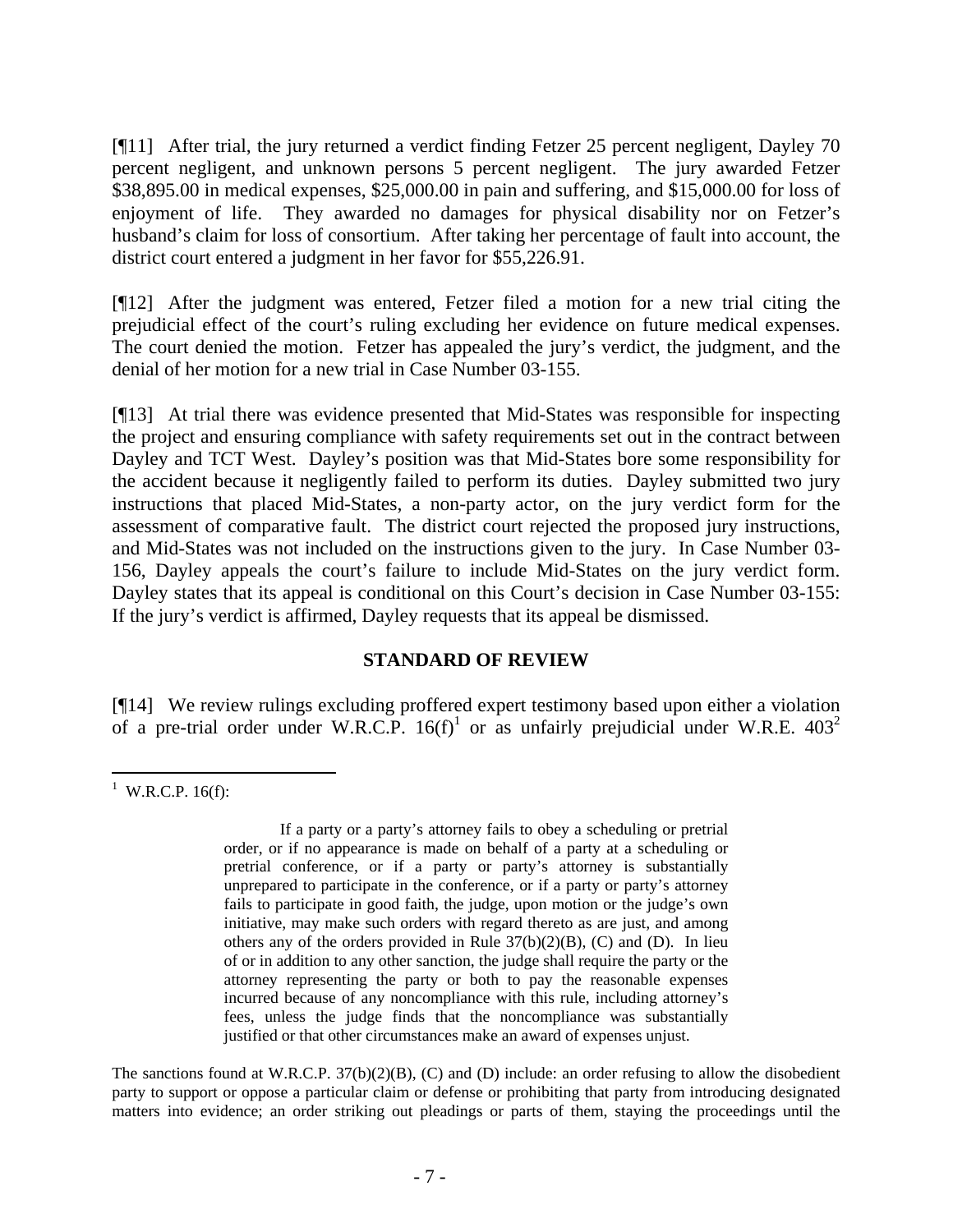because of surprise for an abuse of discretion. *Winterholler v. Zolessi*, 989 P.2d 621, 624-25 & 628 (Wyo. 1999).

> "'Judicial discretion is a composite of many things, among which are conclusions drawn from objective criteria; it means a sound judgment exercised with regard to what is right under the circumstances and without doing so arbitrarily or capriciously. *Byerly v. Madsen*, 41 Wash.App. 495, 704 P.2d 1236 (1985).'" *Vaughn v. State*, 962 P.2d 149, 151 (Wyo. 1998) (quoting *Martin v. State*, 720 P.2d 894, 897 (Wyo. 1986)).

*Winterholler*, 989 P.2d at 624-25 (quoting *Rogers v. State*, 971 P.2d 599, 601 (Wyo. 1999)); *see also Smith v. Paiz*, 2004 WY 14, ¶15, 84 P.3d 1272, ¶15 (Wyo. 2004). In either situation, we have held that the following factors are relevant to the trial court's determination:

- (1) whether allowing the evidence would incurably surprise or prejudice the opposing party;
- (2) whether excluding the evidence would incurably prejudice the party seeking to introduce it;
- (3) whether the party seeking to introduce the testimony failed to comply with the evidentiary rules inadvertently or willfully;
- (4) the impact of allowing the proposed testimony on the orderliness and efficiency of the trial; and
- (5) the impact of excluding the proposed testimony on the completeness of the information before the court or jury.

*Winterholler*, 989 P.2d at 628 (citing *Dada v. Children's National Medical Center*, 715 A.2d 904, 909 (D.C. 1998)). The totality of the circumstances is considered when weighing these factors. *Smith*, ¶15 (quoting *Dada*, 715 A.2d at 909-10)).

 $2$  W.R.E. 403:

Although relevant, evidence may be excluded if its probative value is substantially outweighed by the danger of unfair prejudice, confusion of the issues, or misleading the jury, or by consideration of undue delay, waste of time, or needless presentation of cumulative evidence.

disobedience is corrected, dismissal of the action or any part of it or the entry of a judgment by default; and/or an order of contempt against the offending party.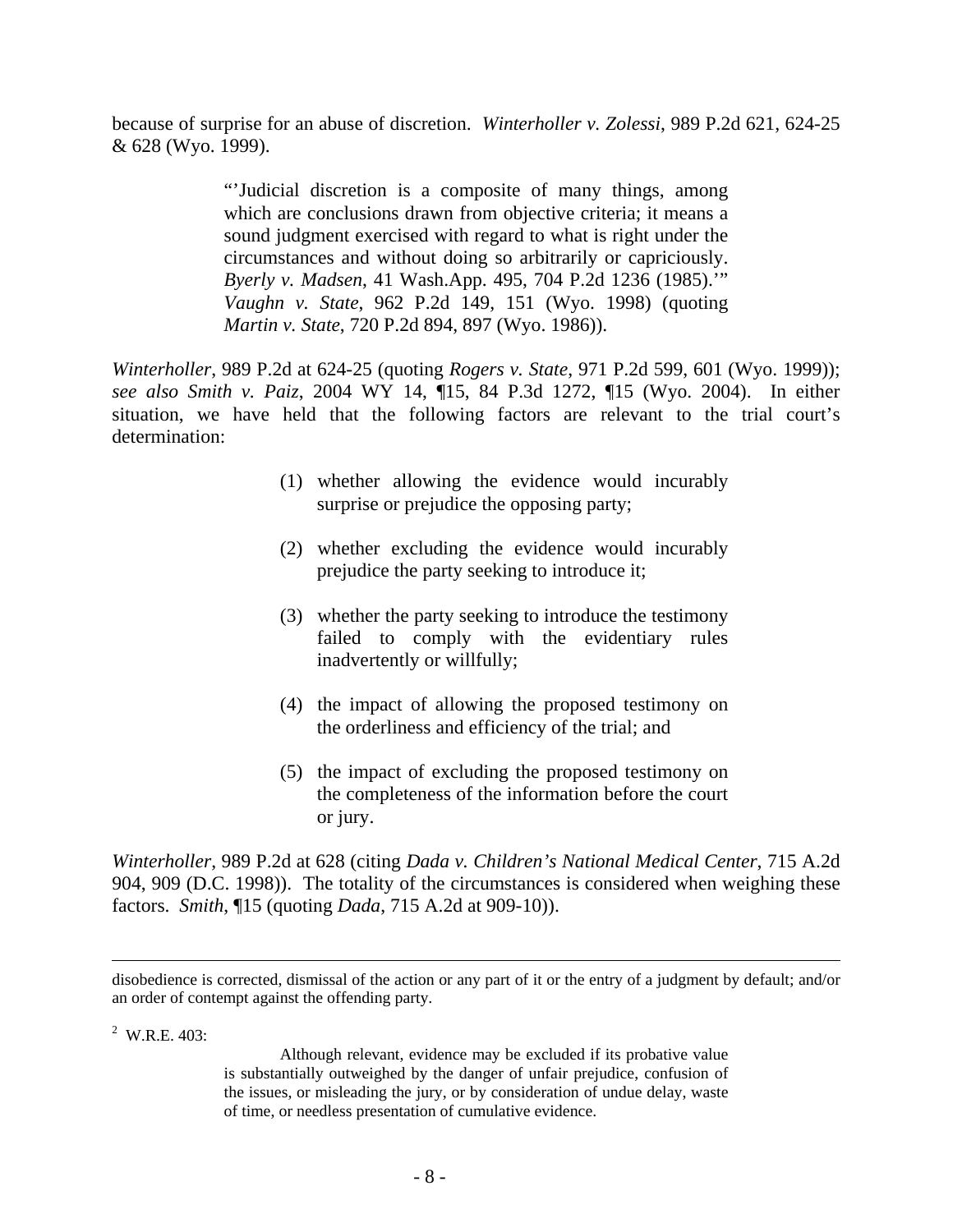#### **DISCUSSION**

[¶15] In her appeal Fetzer contends that the district court erred when it excluded Dr. Randolph's expert testimony and the accompanying exhibits. Her argument is two-pronged. First, she claims that Dayley had sufficient notice that Dr. Randolph would testify at trial about future medical expenses and the development of arthritis in Fetzer's knee that would eventually necessitate knee replacement surgery. Fetzer insists that notice was provided to Dayley through various court filings, including her pretrial memorandum, and the submittal of various exhibits before trial, including Dr. Randolph's note of the November 11 examination of Fetzer. Fetzer notes that Dayley did not object to these exhibits. Accordingly, Fetzer concludes that Dayley was not surprised, and the district court erred when it found otherwise. Second, she contends that the district court's remedy – the total exclusion of any evidence on future medical expenses – was too harsh. Fetzer argues that she was totally deprived of any opportunity to present her theory of the case, resulting in unfair prejudice to her and, consequently, an unfair trial.

[¶16] The record does not support Fetzer's contention on the question of notice. When Fetzer designated Dr. Randolph as an expert witness, she stated that he would testify "consistent with any deposition that he may give." Fetzer's designation of Dr. Randolph also stated that the doctor would testify as to future medical expenses, including joint replacement, and that Fetzer would have arthritis at the point of injury. However, in his deposition given on July 11, 2002, Dr. Randolph testified that Fetzer did not have arthritis at the point of injury at that time and that he could not "with any reasonable degree of specificity or medical probability" state that she would, in fact, develop such a condition in the future. Dayley reasonably relied upon Dr. Randolph's deposition testimony to conclude that it did not have to retain a medical expert for trial. Thereafter, Dr. Randolph changed this opinion after examining Fetzer on November 11, 2002. The only possible source of notice to Dayley of this change was Fetzer's pretrial memorandum, filed on November 14, 2002 along with Dr. Randolph's note of the November 11 examination. In that filing, Fetzer described Dr. Randolph's anticipated testimony at trial:

> Dr. Randolph is expected to testify and offer his opinion concerning diagnosis, treatment and prognosis of the Plaintiff Rose Fetzer following her injury on July 9, 2001. Dr. Randolph is expected to testify utilizing his medical records as well as the medical records from the Washakie Medical Center in Worland, Wyoming. He is expected to testify as an orthopedic surgeon, concerning his communications with the patient and his observations of her. He will testify and offer his opinion regarding the severity of the injury and damage sustained by Rose Fetzer. He will also testify concerning future medical expenses including those for treatment, surgery and rehabilitation.

> Dr. Randolph has been designated as a fact witness, but he is herein designated as an expert witness. As an expert in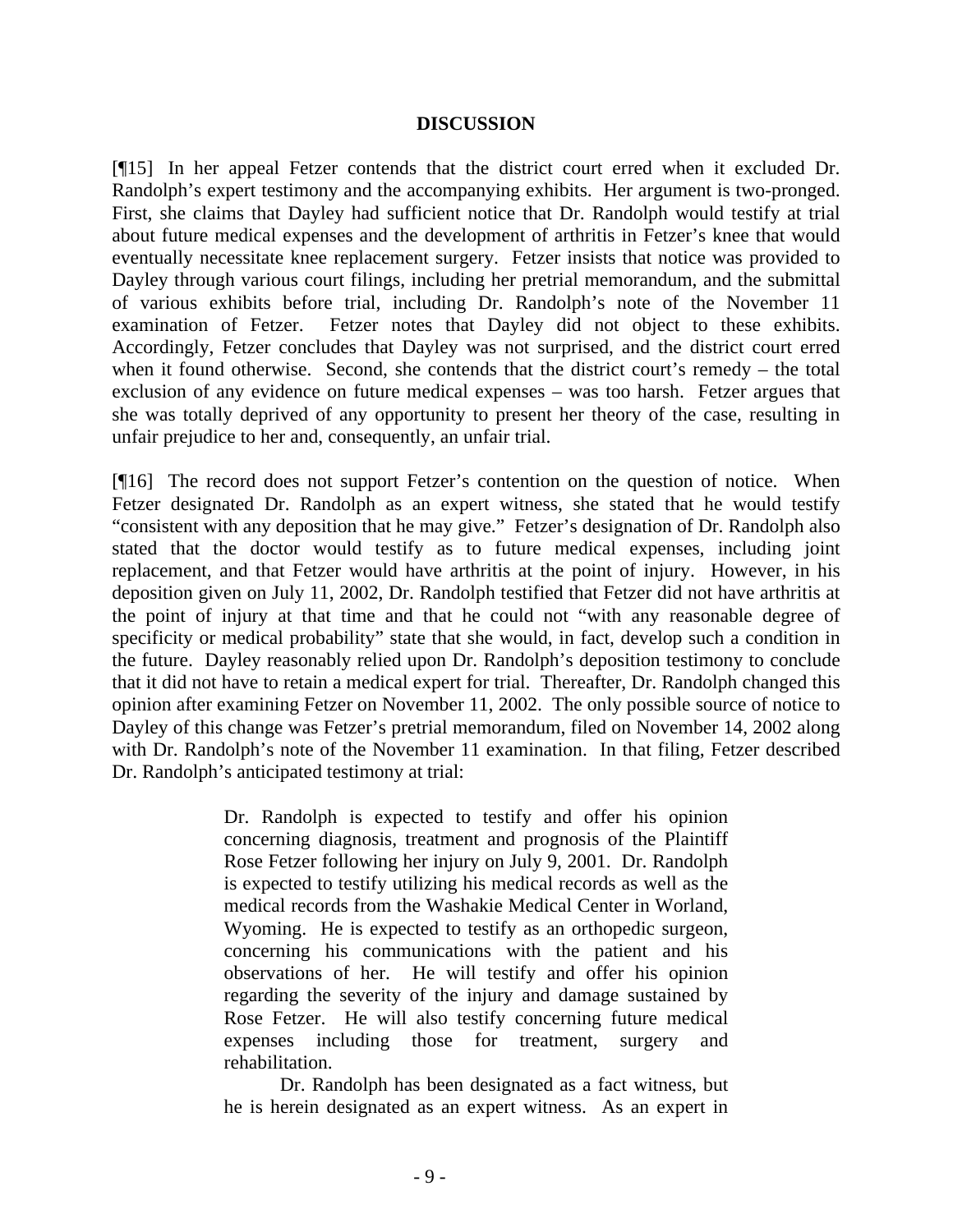orthopedic surgery, he will testify concerning the transfer of the patient from Midway Clinic in Basin, his initial examination of Rose Fetzer, his impression and opinion of the injury together with its severity, the surgical procedure that he utilized, his consultations with Rose Fetzer, and her prognosis. He will testify concerning future medical expenses which Rose Fetzer may incur including joint replacement and the estimated cost of that joint replacement. He will also testify that Rose Fetzer has arthritis at the point of injury.

In the note, Dr. Randolph stated that there was evidence of post-traumatic arthritis and that Fetzer "may ultimately require total knee arthroplasty."

[¶17] Compare that language with that used in Fetzer's designation of fact witnesses, which was filed on September 16, 2002 after Dr. Randolph's deposition but before the examination that resulted in a change of his expert medical opinion: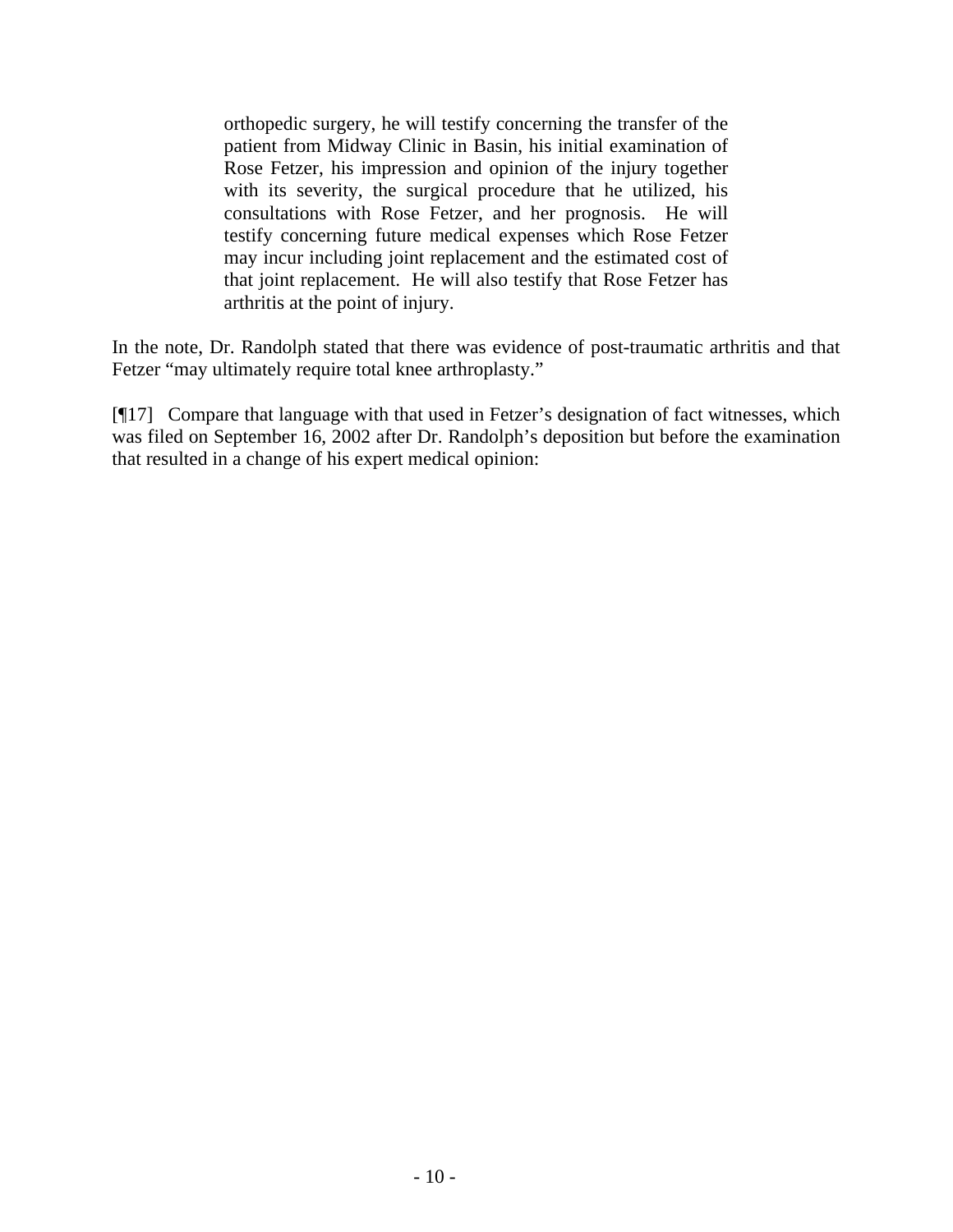Dr. Randolph will testify as the treating physician of Rose Fetzer. He has also been designated as an expert witness. He will testify concerning his examination, treatment, diagnosis and prognosis for Rose Fetzer. To all elements of damage including the extent of the injury, what treatment he undertook, and his opinion concerning future expenses, and future disability, if any, of Rose Fetzer. He will also testify concerning the records from his office and he will also testify concerning the balance of, reasonableness and necessity of expenses incurred in his office. Dr. Randolph will testify concerning his examination, treatment, diagnosis and prognosis for Rose Fetzer. He will testify as to all elements of damage including the extent of injury, what he did to undertake treatment and his opinion concerning future permanent disability, if any. He will further testify to the necessity for the prescribed treatment.

There is no appreciable difference in the language between the two filings. The most that could be said is that the designation of fact witnesses used the qualifier "if any" while the pretrial memorandum contained declaratory statements with the exception of the reference to knee replacement, which was qualified by the use of the word "may." The point is, however, there is no specific language in the pretrial memorandum that would alert Dayley to the fact that the doctor's expert medical opinion had changed since the deposition was taken or since the designation of fact witnesses was filed. The burden of timely disclosing her evidence was on Fetzer. Dayley should not be expected to parse the language of court filings to determine whether Fetzer's expert witness had changed his medical opinion regarding knee replacement surgery and the development of arthritis in her knee. It was Fetzer's duty to explicitly and clearly convey that information to Dayley in as timely a manner as possible to allow for trial preparation. Fetzer did not do so until her opening statement at trial. Under the circumstances of this case, that was clearly a surprise to Dayley.

[¶18] Fetzer also challenges the district court's remedy. We conclude that the court did not abuse its discretion when it excluded all testimony and evidence related to future medical expenses for Fetzer's failure to timely disclose the change in her expert's medical opinion.

[¶19] We address this issue with the factors set out in the Standard of Review section of this opinion in mind. There is no question that the ruling excluding Fetzer's evidence relating to future medical expenses was incurably prejudicial to her: Fetzer was prevented from presenting her claim for damages to the jury and to that extent, the impact of excluding the proposed testimony on the completeness of the information before the jury was total. There is no indication in the record that Fetzer's failure to provide timely notice was willful. However, the effect of the court's ruling on Fetzer must be balanced by consideration of the impact of her failure to timely disclose the change in her medical expert's opinion on the opposing party and the court. As the district court noted in making it's ruling, Dayley had relied on Dr. Randolph's deposition testimony and had, therefore, not investigated the need to retain a medical expert. Since the change in Dr. Randolph's opinion was not disclosed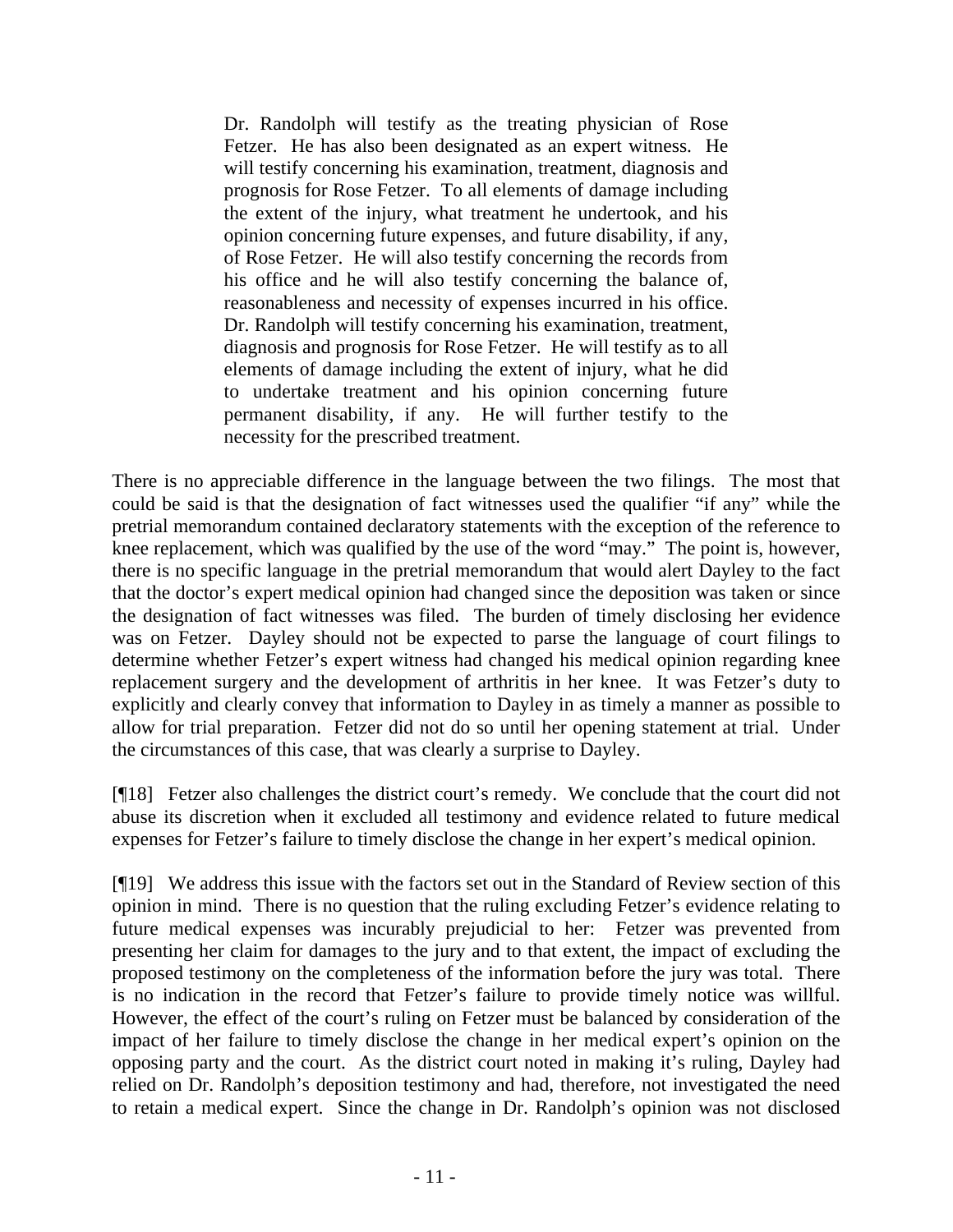until after trial had commenced, Dayley was placed in an impossible position. Their ability to respond to Fetzer's evidence was incurably prejudiced because they could not effectively respond to it once trial had started.

[¶20] Similarly, the district court noted that a continuance was impractical given the status of the proceedings. Obviously, once trial had commenced, the impact on the orderliness and efficiency of the trial of allowing the testimony coupled with the need to give Dayley a reasonable opportunity to respond would have been significant. We have noted before that, "the trial court [may] accord greater weight than previously allowed for prejudice caused by delay to the overall administration of justice." *Smith*, ¶15. Obviously, the closer to trial before evidence is disclosed, the greater the impact on the trial court's administration of its docket.

[¶21] Compare the situation confronted by the district court in this case with that in our decision in *Winterholler*. In that case, the plaintiffs retained a new medical expert witness after their original expert had to withdraw for health reasons. The plaintiffs inadvertently failed to give the defendant notice of the change in expert witnesses. The defendant learned of the substitution eight weeks before trial and moved to exclude his testimony. The district court granted the defendant's motion. On appeal, we reversed holding that the total exclusion of the expert's testimony created greater prejudice to the plaintiff than that incurred by the defendant despite the surprise inherent in the failure to disclose because the defendant still had eight weeks before trial to prepare when he learned of the change of experts. 989 P.2d at 628. Here, Dayley had no opportunity to prepare for trial because the disclosure occurred after trial had commenced. When all of these factors are weighed together, we cannot say that the district court abused its discretion by concluding that the balance required the exclusion of Fetzer's expert medical testimony.<sup>3</sup>

[¶22] In its appeal in Case Number 03-156, Dayley requested that if the verdict and judgment were affirmed in Case Number 03-155, its appeal on the district court's jury instructions be dismissed. We hereby grant that request and dismiss the appeal in Case Number 03-156.

#### **CONCLUSION**

[¶23] The district court did not abuse its discretion when it excluded evidence and testimony related to Fetzer's claim for future medical expenses because of her failure to

 $\overline{a}$ 

<sup>3</sup> Briefly, we note that Fetzer also claims that while she was prohibited from addressing future medical expenses, Dayley was allowed to elicit testimony from Dr. Randolph showing that her arthritis was not related to her injury. A review of the record shows that Dayley was allowed to question Dr. Randolph on the issue of whether a preexisting condition – rheumatoid arthritis – of Fetzer's was unrelated to her injury. Dayley notes that the questioning was necessary to prevent any confusion with the jury regarding the nature of Fetzer's injuries. We fail to see how this line of inquiry was prejudicial to Fetzer. It was not related to the question of future medical expenses; rather, it went to issues before the jury including the question of Fetzer's pain and suffering and what damages were appropriately attributable to her injury versus her preexisting condition. There was no error in Dayley's questioning of Dr. Randolph on this issue.